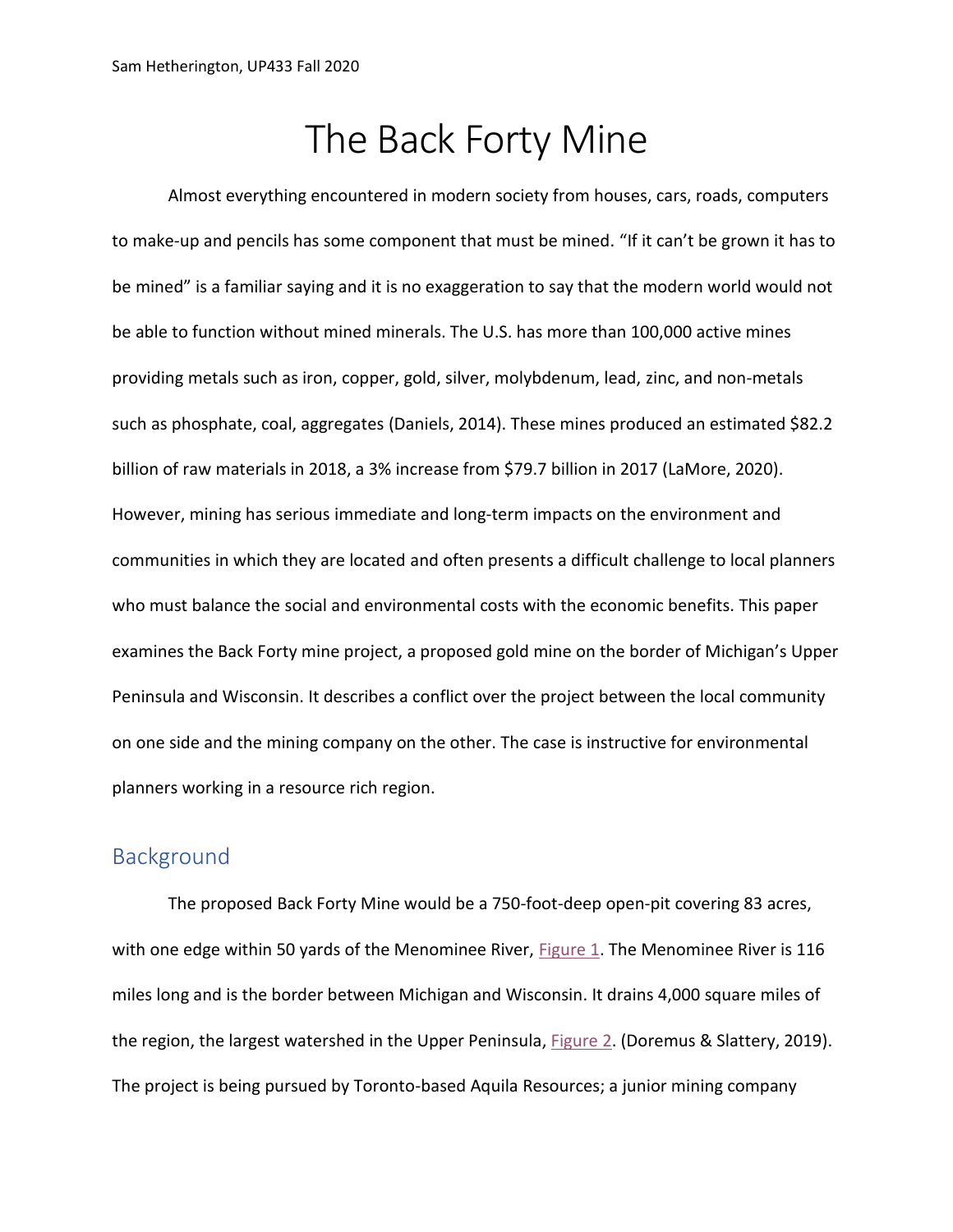formed in 2004 specifically to take the Back Forty project public (Back Forty Film, 2019). The Preliminary Economic Assessment (PEA) plan consists of open pit mining from Year 1 to Year 5 followed by an underground operation initiated in Year 5 and extending to Year 11. An additional year will process remaining stockpiles for a total of 12 years of operation (Bradfield et al, 2020). The company estimates there will be approximately 240 permanent, direct jobs with annual payroll of \$9.5 million and annual taxes to federal, state, and local governments of \$20 million (Back Forty Mine, n.d.).

The Back Forty Mine is a sulfide mine which produces acid drainage. "Acid drainage occurs in places where rock and soil contain high levels of iron sulfides (pyrites) that break down into water- soluble sulfuric acid. This acid contaminates drinking wells, kills fish in streams, pollutes soils, and stunts vegetative growth" (Daniels, 2014). Additionally, the location of the mine is poised to destroy important cultural resources belonging to the Menominee Indian Tribe of Wisconsin. The site is the ancestral home of the Menominee and is essential to their identity (Gedicks, 2018). Opposition to the project is intense. 14 local governments, 8 tribal governments, and thousands of individuals voiced disapproval of the project via public resolutions, letters to lawmakers, and protests (Doremus & Slattery, 2019; WRD, 2018, p. 17).

#### **Permits**

All mines need to acquire several permits to operate. Aquila Resources needed four foundational permits: Mining, Air Quality, Water Discharge, and Wetland. Michigan Department of Environmental Quality (MDEQ) issued three of the four permits but Aquila ran into trouble with the wetlands permit. In its April 30, 2018 Findings of Fact and Conclusions of Law report, the Water Resources Division (WRD) of MDEQ found fault with Aquila's plans to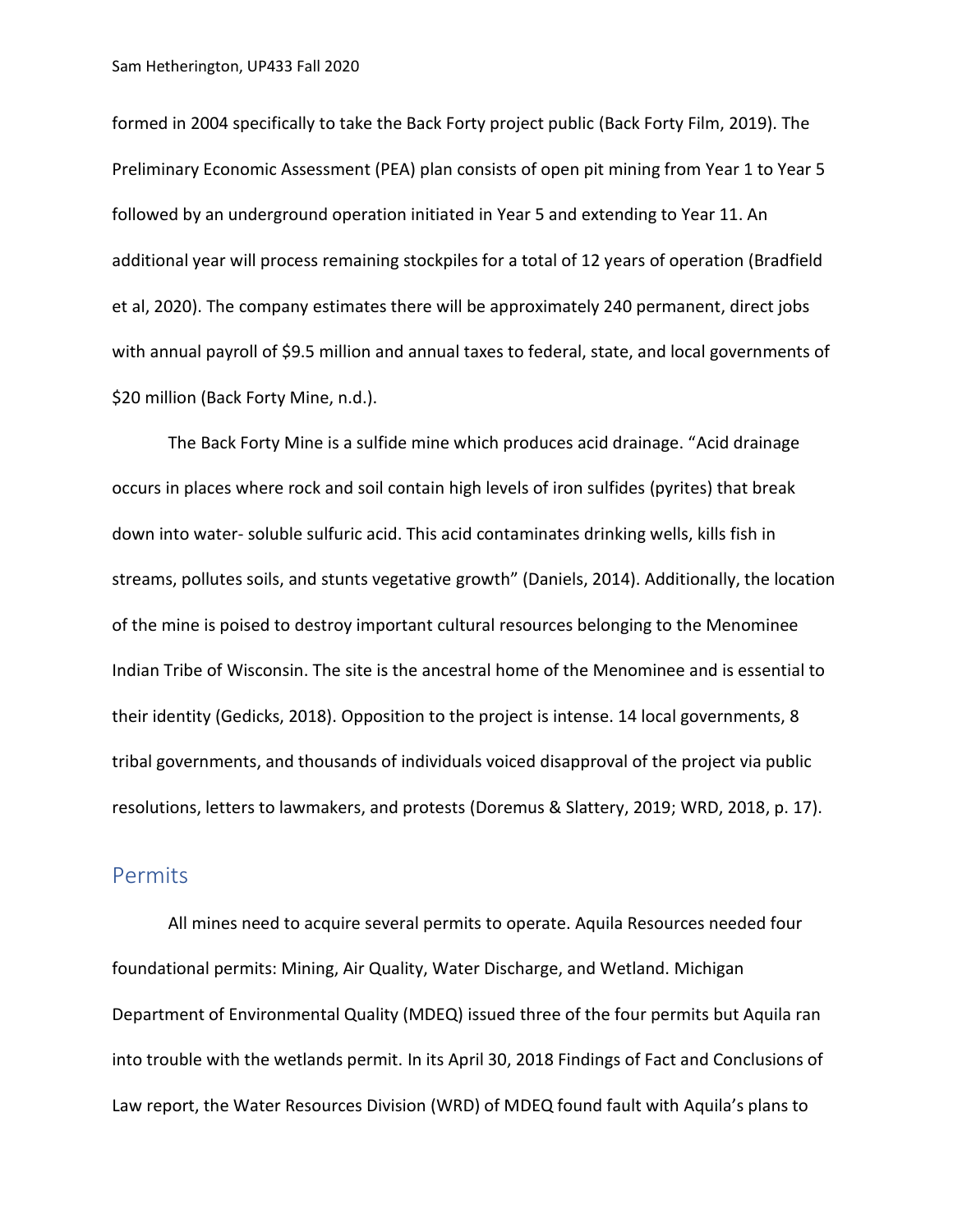minimize the impact on wetlands and informed Aquila that there were serious issues in the permit application and denied it (WRD, 2018). Shortly afterwards, the U.S. Environment Protection Agency (EPA) formally objected to Aquila's wetland permit citing that the company had not demonstrated that public waters would be protected from pollution. Michigan is one of only two states that have been delegated authority to issue wetland permits under the federal Clean Water Act, but the EPA has the authority to object to a permit if it doesn't comply with the Clean Water Act and federal regulations, and MDEQ cannot issue the permit unless the objections are resolved (Srubas, 2018). The EPA gave MDEQ 90 days to address its concerns. If Aquila failed to resolve the concerns, the U.S. Army Corps of Engineers could assume responsibility for the wetland permit, taking it away from the state (Gedicks, 2018). Two months later, following a meeting with Aquila officials with "supplemental information" being presented, the EPA reversed its decision and announced that several earlier objections had been resolved and any remaining ones could be addressed through MDEQ's inclusion of specific conditions in a final permit. And so, on June 4, 2018, against the WRD's analysis and recommendation, the MDEQ director issued the wetland permit with 29 pages of special conditions that must be met before it takes effect (Doremus & Slattery, n.d.; Matheny, 2019). Mine opponents were furious and argued that a permit with so many special conditions should simply have been denied. The fight was not over yet.

### Trust Responsibility

As mentioned above, Michigan is one of only two states with delegated authority to issue wetland permits under the Clean Water Act (Daniels, 2014, p 491). This leaves the permit process entirely up to the state, barring EPA objections, which at this point were none. The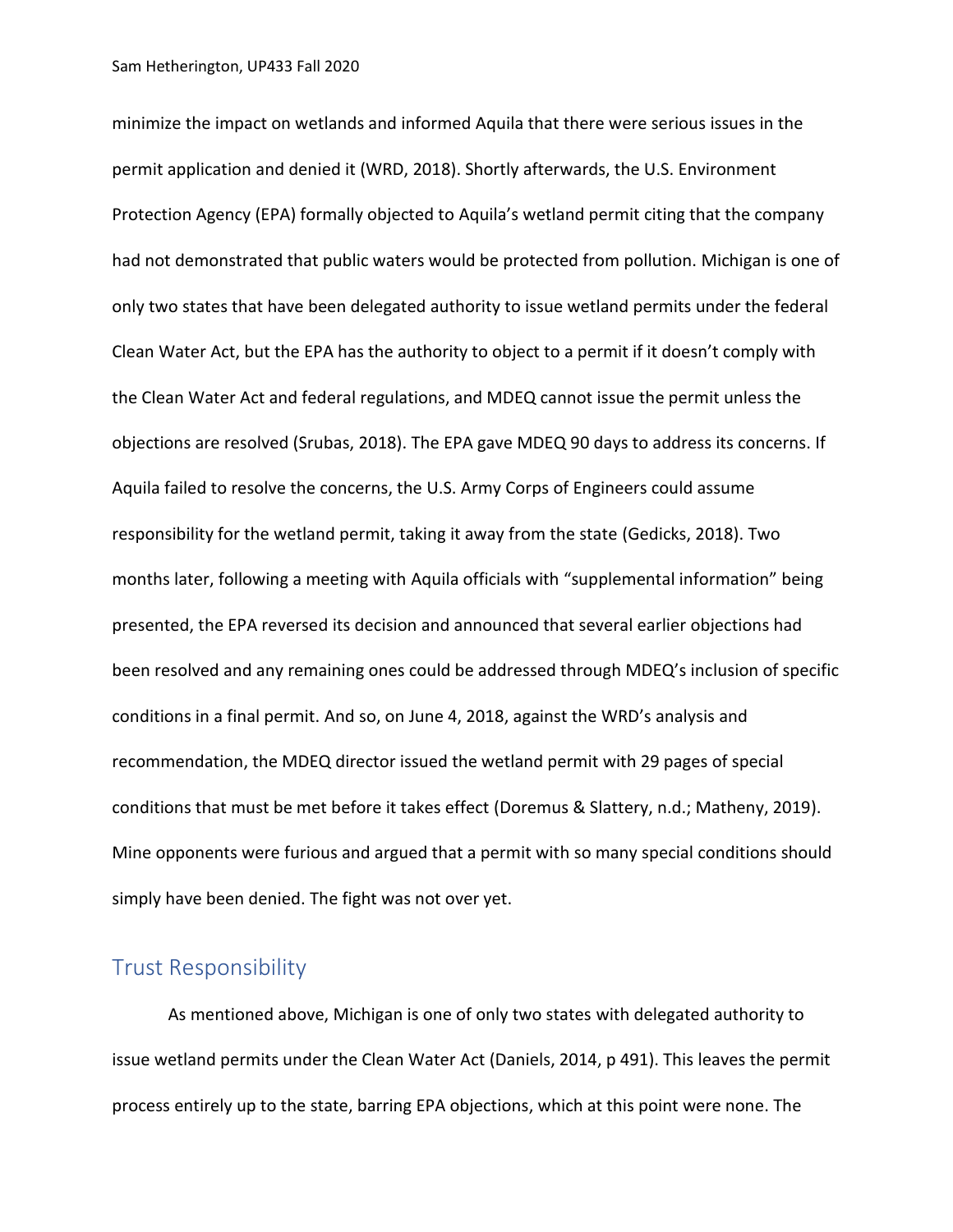Menominee Nation has criticized the lack of federal involvement in the Back Forty approval process as a violation of the federal government's trust and responsibility to the tribe. When Native Nations entered into treaties with the U.S. government, they gave up land in exchange for promises that the government would honor the treaties and its 'duty of protection' toward the tribes. This obligation is known as the 'trust responsibility' (Gedicks, 2018). The 'trust responsibility' is a legal principle that the Supreme Court noted in United States v. Mitchell (1983) as "the undisputed existence of a general trust relationship between the United States and the Indian people." This relationship is one of the most significant and motivating concepts in federal Indian law (Administration for Native Americans, 2014). Aquila claims it conducted its own archaeological survey and won't encroach on cultural sites, but the Menominee say Aquila did not consult them and is in violation of the United Nations Declaration on the Rights of Indigenous Peoples that requires all extractive resource projects to obtain the free, prior and informed consent of indigenous peoples (Gedicks, 2018). If permitting rested with the federal agencies, then they would be required to conduct official consultation with the tribe on the project. It was necessary to get the federal government involved.

### The Runaround

As part of its legal strategy, the tribe chose to contest the 1984 decision by the U.S. EPA that gave Michigan the authority to administer the wetland permit. Decisions regarding the Menominee River affect more than just the state of Michigan and many changes have taken place since the 1984 decision. The tribe also protested that the EPA imposed conditions on the wetland permit granted to Aquila by Michigan but then withdrew the objections, allowing the permit to stand, calling EPA's actions 'arbitrary, capricious and contrary to law.' The tribe sued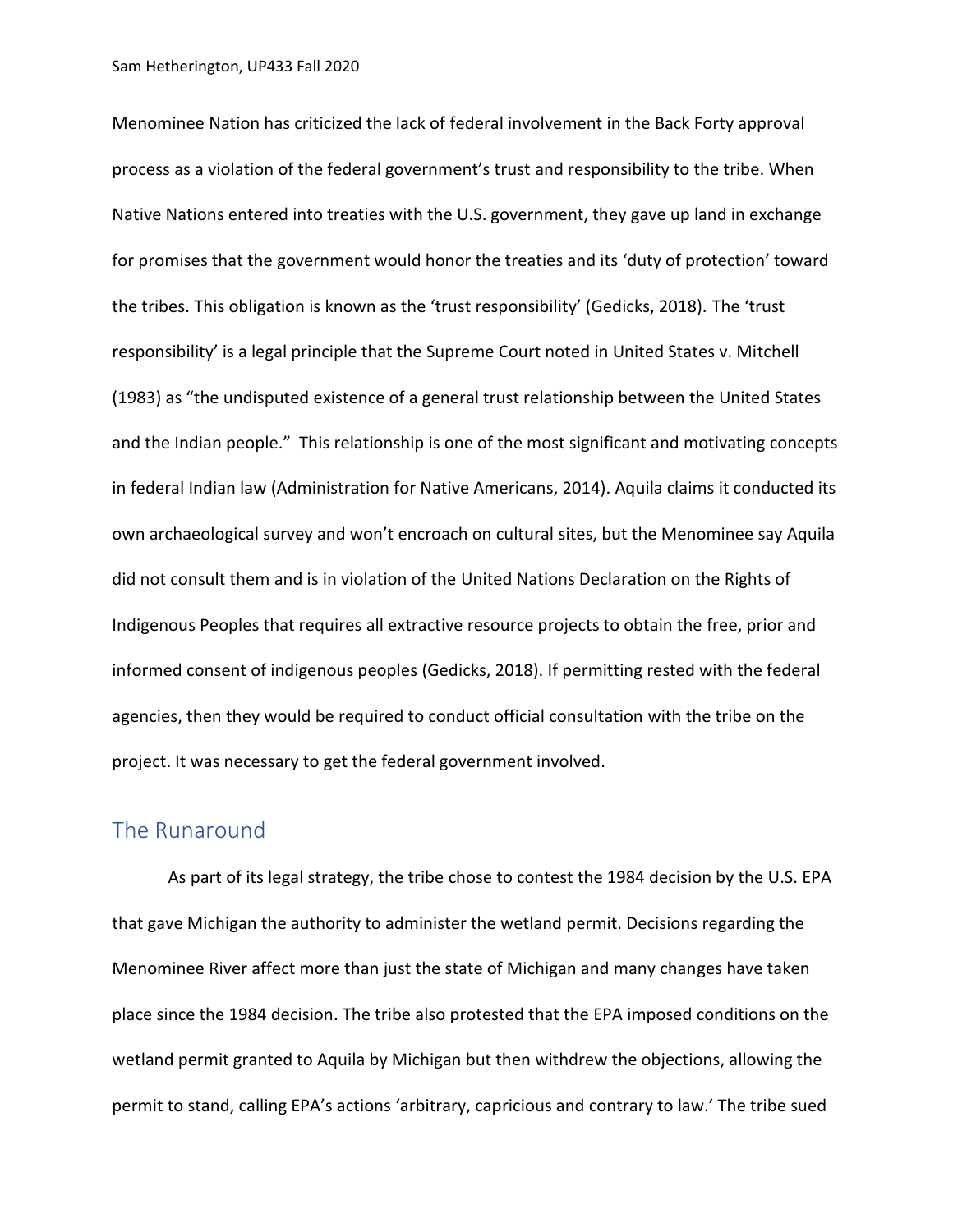the EPA and the U.S. Army Corps of Engineers for failure to respond to its objections (Srubas, 2020). A three-judge panel in the 7<sup>th</sup> U.S. Circuit Court of Appeals dismissed the lawsuit on grounds that it didn't challenge any final action taken by either agency. However, the court was not happy with the federal agencies, pointing out bluntly that they had given the tribe the runaround. Judges stated that both agencies could have and should have made it clear to the tribe that it could have sought relief instead by filing a federal 553(e) petition for changes in the rule. "We are at a loss to understand why the EPA and the Army Corps did not inform the tribe of this route," the appeals court wrote. In his opinion, Judge Scudder said the tribe "ran into a legal labyrinth and regulatory misdirection" as it sought to protect its cultural heritage. Judge Hamilton highlighted a problem with delegation of permitting authority to states in his concurring opinion, "as uses of particular stretches of waterway may change, so may the legality of a federal delegation of authority to a state…as applied to the Menominee River near the proposed Back Forty mine, there is a substantial issue whether the original delegation in 1984 remains valid as a matter of federal law." (Kaeding, 2020; Paukner, 2020). Back to Michigan goes the fight.

### **Tailings**

Aquila has in hand the four foundational State permits required however, the company also needs a Dam Safety Permit required to build the proposed Tailings Management Facility (TMF) and Contact Water Basin (dam and pond). It is the final State permit required to commence construction and operations (Aquila Resources, 2020). Tailings are the huge volumes of non-economic rock that is left after ore has been mined and milled. In a sulfide-rich ore body such as the Back Forty, when the material is exposed to air and water, a chemical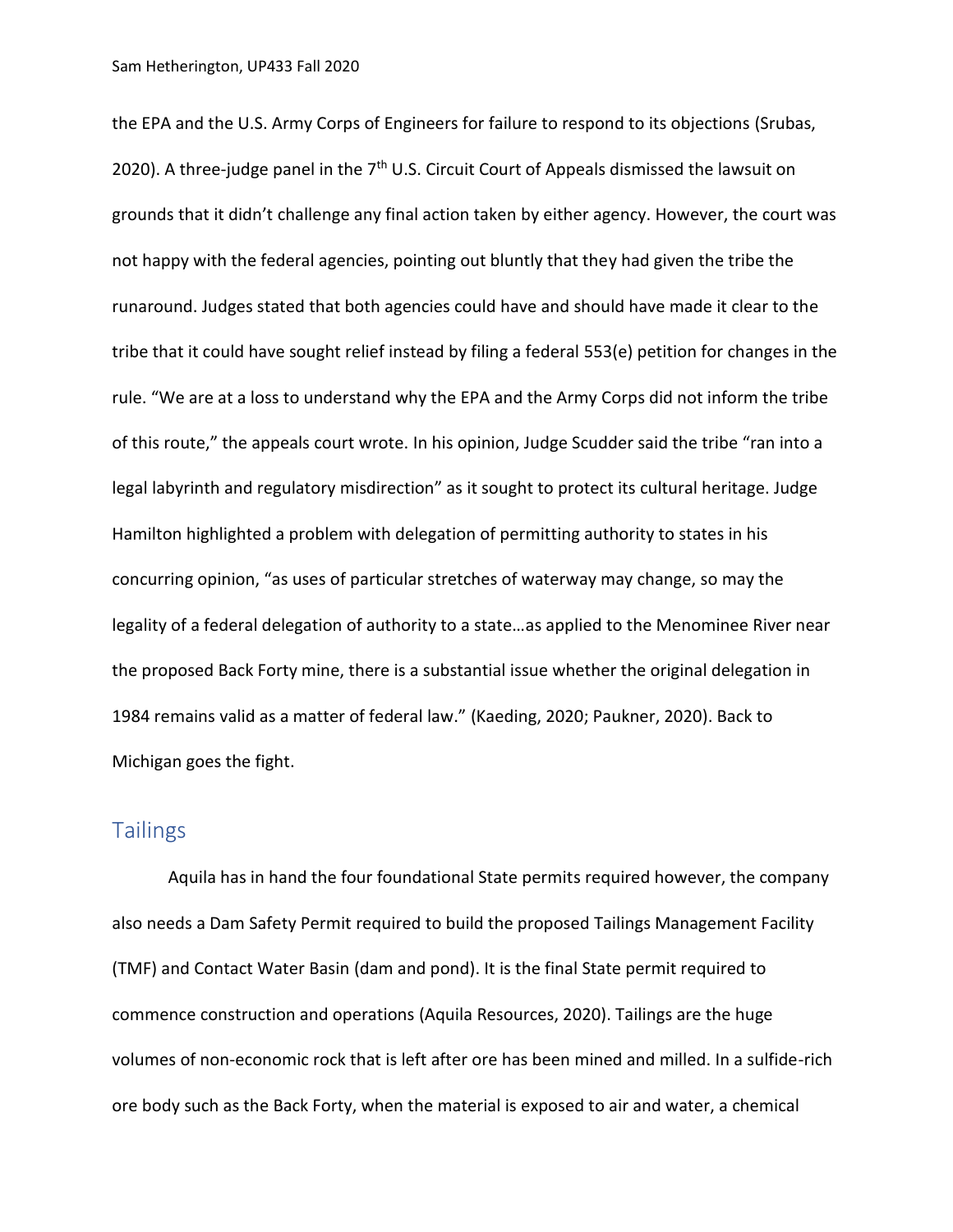reaction creates sulfuric acid which leads to acid mine drainage (Vaughan, 2020). How tailings are handled can have a long-term impact on ecosystem sustainability as many recent catastrophic tailings dam failures demonstrate, such as in Brumadinho, Brazil in 2019 (Gedicks, 2020; Morrill 2020). The safest tailings facility is the one that is not built but barring that, according to Metso, the most viable and long-term solution for tailings handling is a dewatering process called dry filtering or dry stacking. This method reduces seepage rates, space used, and leaves the tailings in a dense and stable arrangement eliminating the long-term liability that ponds leave after mining is finished (2019). However, this process is costly, much too costly for junior mining companies such as Aquila. Thus, Aquila's TMF proposal is a traditional dam-pond arrangement of the type that are experiencing failures with increasing frequency and severity (Morrill, 2020). Aquila's original Dam Safety permit was rejected by Michigan's Department of Environment, Great Lakes, and Energy (EGLE), formerly known as MDEQ, as incomplete and, to date, its current application is yet to be approved. Gedicks says "Any review of Aquila's proposed tailings dam must confront the issue of whether current industry standards adequately protect communities and ecosystems" (2020). An international group of scientists, community groups and environmental organizations from 24 countries has just published a set of guidelines for the safer storage of mine waste in tailings dams. Among the top recommendations is that tailings facilities must be built and managed only with community consent, respecting the human rights and the rights of Indigenous Peoples, and adopting the best available technologies and practices (Morrill, 2020, p. 20).

Furthermore, dam safety has become a greater concern in Michigan since the dam collapses in Midland, MI in May 2020 following heavy rainfalls. The Edenville and Sanford Dams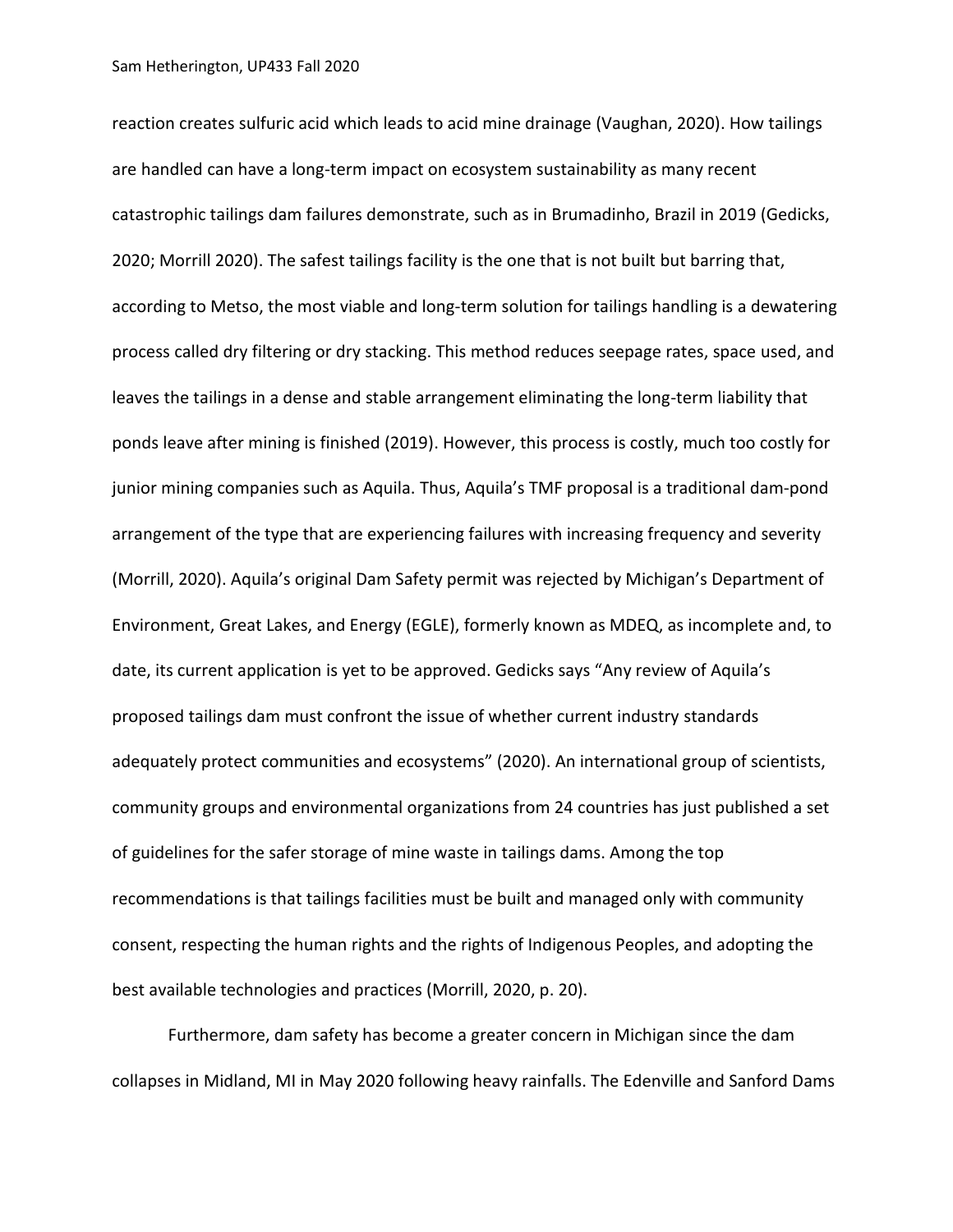that failed were water-retention dams made of concrete and steel. In contrast, the dam design proposed for the Back Forty tailings dam would be made of waste rock and soil. The Coalition to SAVE the Menominee River posed the question to EGLE's dam safety expert "If the more stable water-retention dams were unable to withstand a 500-year flood event, how could Aquila's far less stable Back Forty tailings dam possibly withstand a similar challenge?" and requested "In light of the recent dam failures and the well-documented threat of failure for the Back Forty tailings dam in an area of heavy rainfall, we are asking EGLE to exercise your authority to prohibit the upstream dam construction design for the proposed Back Forty tailings dam. If EGLE fails to prohibit a dam design that has already been banned in Brazil, Chile, Peru and Ecuador as an inherently risky technology, the communities downstream from the Back Forty's tailings dam can only interpret this decision as placing Aquila's corporate profits over public health, safety and clean drinking water." EGLE has not responded to the Coalition's letter. Neither Aquila nor EGLE have obtained the consent of either the Menominee Tribe or local citizens for the proposed Back Forty tailings dam. The lack of community consent for the tailings dam reinforces the perception among its opponents that this project lacks a social license to operate (Gedicks, 2020).

#### Social License to Operate and CSR

Many politicians and bureaucrats involved in the Back Forty project dismiss the widespread opposition. According to them, if Aquila meets the conditions of the permit requirements, it will be granted permission to mine. This black and white view is at odds with the growing realization within the international mining industry that community support for a mining project, or a social license to operate, is as important, if not more so, than a regulatory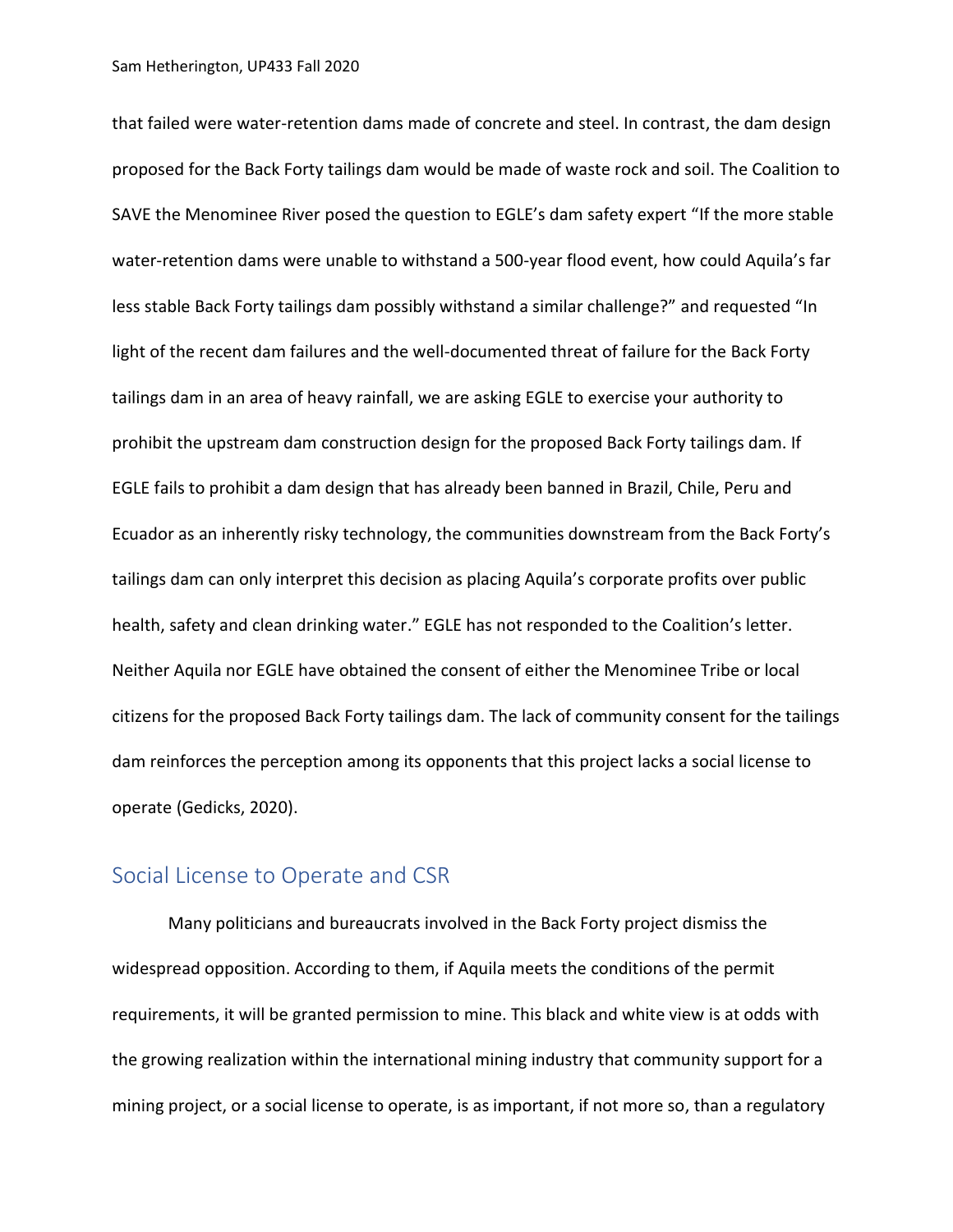license. A social license to operate is an intangible consent given by local stakeholders, a set of demands and expectations for how a business should operate (Gedicks, 2018). The social license to operate is part of a company's Corporate Social Responsibility (CSR) strategy. Commonly, CSR is regarded as a voluntary approach however, companies are finding that it is becoming less and less voluntary (Wilburn, 2011). In recent World Economic Forums, politicians have told corporate leaders that they must have collective as well as company goals that focus on sustainability. Sustainability is another subset of CSR and refers to how well a company ensures its long-term viability based on its environmental, social, and economic performance. No longer is CSR important purely for public relations. Money used to fight legal battles and media attacks is significant lost profit. According to mining risk analysts, the fourth greatest risk to mining investors comes from ignoring community voices (Gedicks, 2018). Mining projects that generate protests and civil unrest are bad for business.

A top executive at Newmont Mining explained that Newmont has moved its managers from a concern with only operational issues to the social license to operate. "Today the manager must be able to interact with the community and generate the consent of the people in order to move the operation forward in a stable environment". Another execute explained that if a company has a social license it is afforded the privilege of operating with minimal formalized restrictions because the industry has maintained public trust by doing what is right. This public trust means that society believes the activities of the industry are consistent with social expectations and the values of the community (Wilburn, 2011). Understanding CSR and the social license to operate is particularly important to the planning profession. Maintaining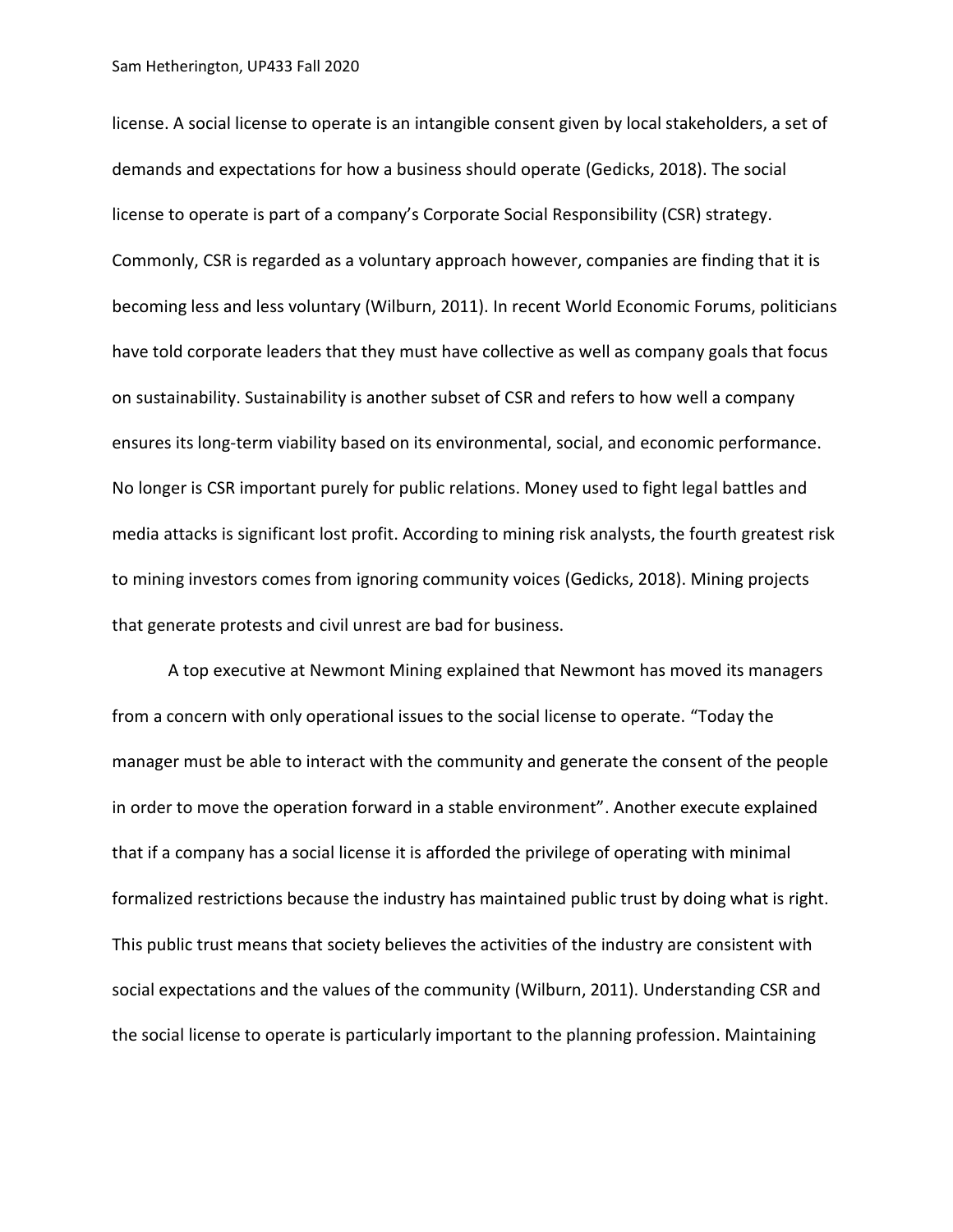public confidence is critical for effective planning and giving deference to local, indigenous knowledge is important for building this credibility (APA, 2019, p. 10).

#### Carlin Trend

Clearly the Back Forty mine has yet to obtain a social license to operate and one might think, what community would ever grant one for a giant hole in the ground? We tend to only hear about mining when something bad happens but when done properly, mining can be an asset to both corporation and community. An example of this is Nevada's Carlin Trend. If Nevada were a country, it would rank fourth in annual world gold production. And most of Nevada's gold has come, and is still coming, from a 5-mile-wide, 40-mile-long strip of land called the Carlin Trend that is the world's third-richest gold-mining district of all time. In the spring of 1961, near the town of Carlin, 23 miles west of Elko, two geologists headed into the hills each morning. "Folks in Carlin all knew the geologists were searching for gold, and that made the old timers smile because they had futilely searched those same hills for gold themselves" (Voynick, 2020), a first hint of community acceptance based on the history of the area.

The geologists succeeded in discovering microscopic gold in sedimentary formations. The sedimentary occurrences were surprising because, at the time, gold had only been mined from vein-type deposits in igneous rock. The Carlin Trend is a low grade but massive ore body. In 1974 gold became a free-market commodity and it became economical to mine. "With everything now in place—large deposits of ore ready to be mined, high gold prices, inexpensive mining and recovery methods, and a state eager to support a mining industry—Nevada's gold boom was underway" (Voynick, 2020). Today the state's gold mining industry has 27 active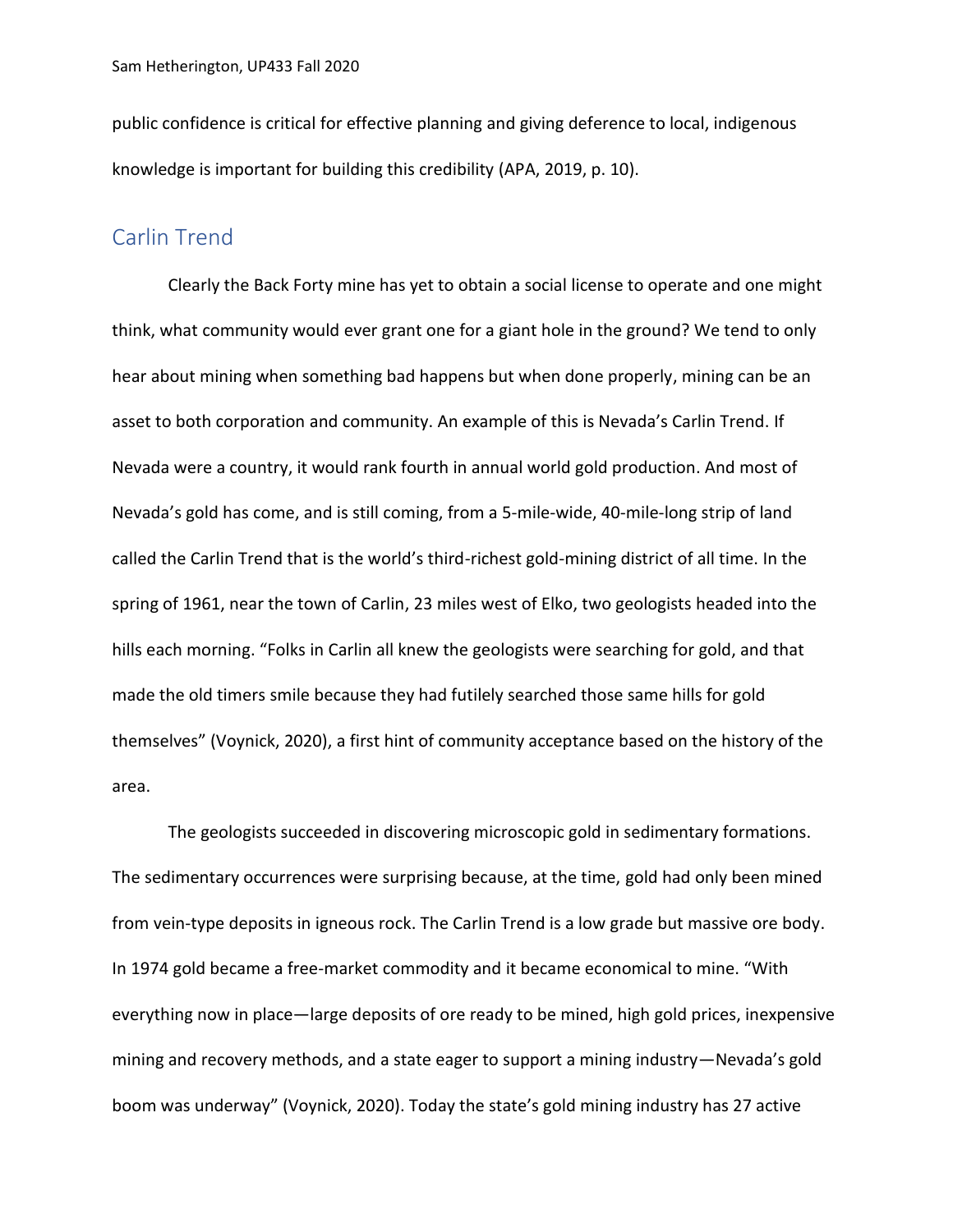mines that provide 15,000 direct mining jobs with an average annual income of \$80,000. Nevada's gold-mining boom is now into its 35<sup>th</sup> year, the longest in the nation's history. Mining in the Carlin Trend is expected to continue for about 20 more years (Voynick, 2020). There is definitely anti-mine activity in Nevada too and conservation groups such as Center for Biological Diversity, Great Water Basin Resource Watch, and Sierra Club are extremely important for checks and balances but overall, the general community is supportive of the mining.

#### **Conclusion**

Mining will continue to be key to providing the necessary materials needed for the immense demands of growing renewable energy and the tech industry. Planners must evaluate each mine individually based on many factors, among them environmental impacts, economic impacts, and perhaps most importantly social impacts. In the case of the Back Forty, based on my research, it fails in all three categories. The location of the mine, a mere 150 feet from a major river, the TMF proposal, and that it would be operated by an inexperienced, junior mining company is just asking for disaster. The economic benefits of 240 jobs at \$39,500 annual salary and a 2.75% tax rate for a short 7-12-year lifespan is not overwhelming (Back Forty Mine, n.d.). Finally, no one wants the mine, it completely lacks a social license to operate. Most of the local publicly elected government bodies, tribal governments, and citizens have been fighting to halt this project for over a decade now. The only support it has is from out-of-community stakeholders looking to make some quick money and politicians that seem to be in cahoots with this industry. Not all mines are bad but this one seems to be. There's plenty of gold in the Carlin Trend, no need to dig up our wetlands.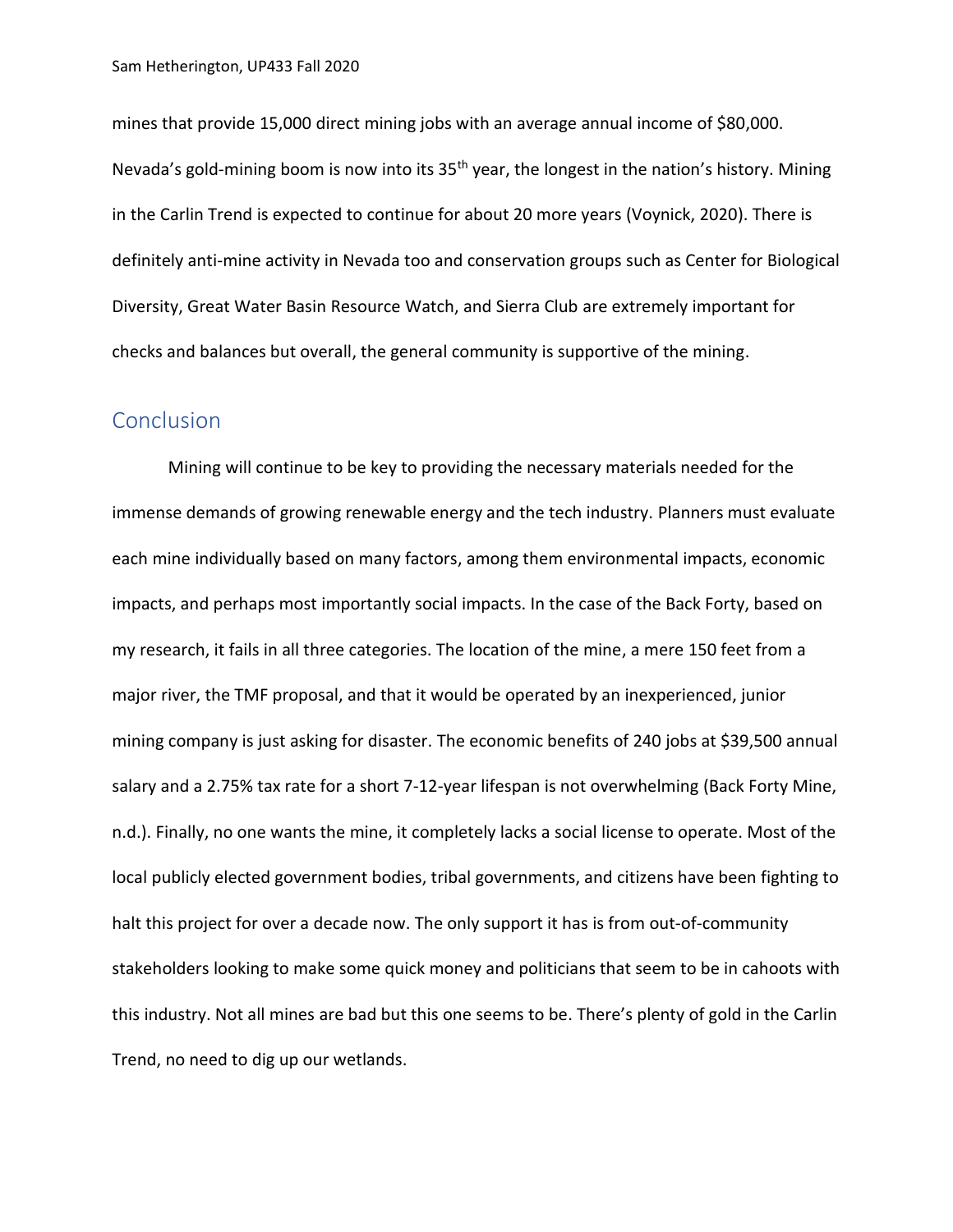<span id="page-10-0"></span>

Figure 1: Aerial view of proposed Back Forty Mine (Doremus & Slattery, 2019) [\[back\]](#page-0-0)

<span id="page-10-1"></span>

Figure 2: Menominee River watershed and Back Forty location marked with X (Doremus & Slattery, 2019) [\[back\]](#page-0-1)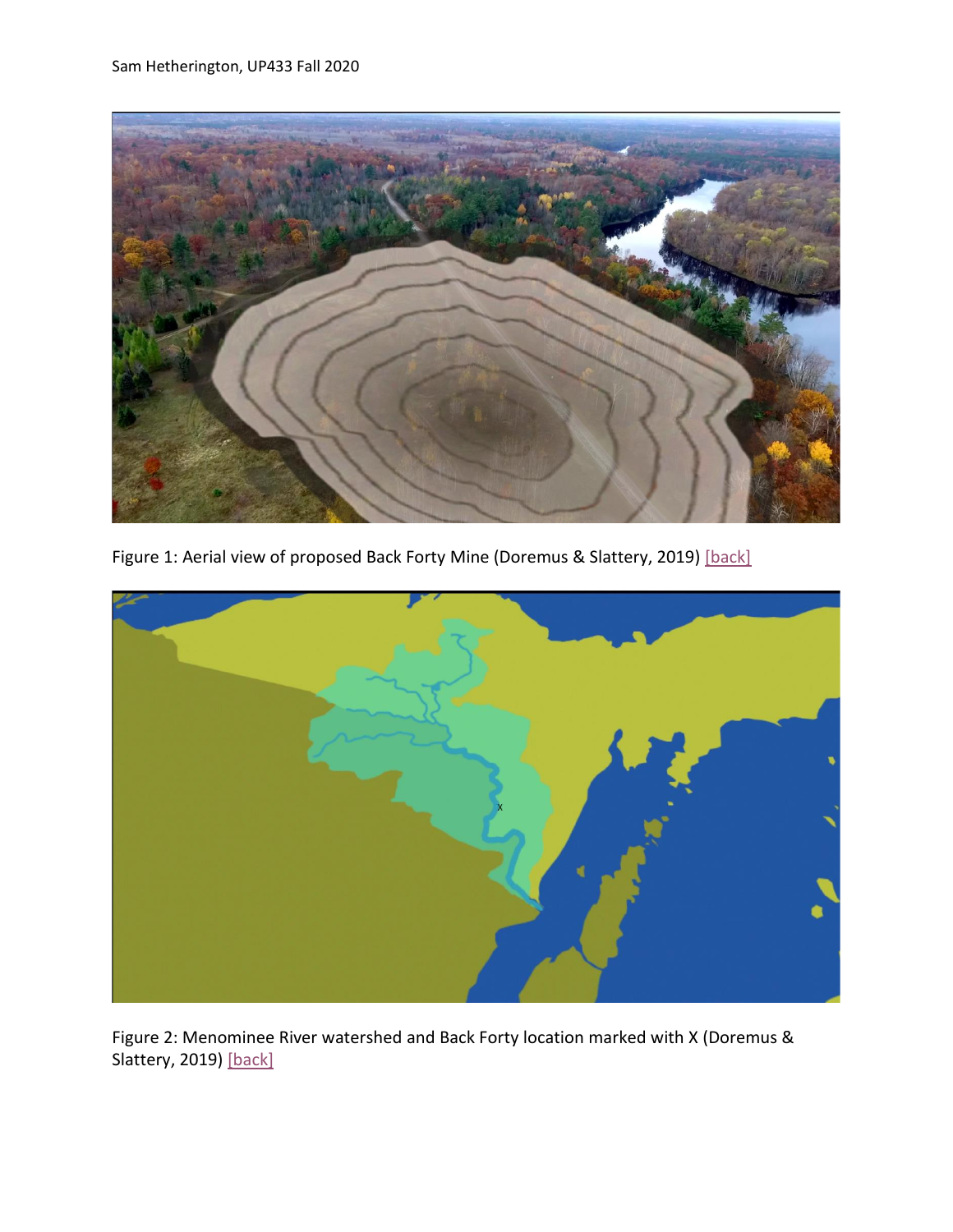## Bibliography

Administration for Native Americans. (2014, Mar 19). American Indians and Alaska Natives - The Trust Responsibility. Retrieved from https://www.acf.hhs.gov/ana/resource/americanindians-and-alaska-natives-the-trust-responsibility

American Planning Association (APA). (2019, Apr). *Planning for Equity Policy Guide*.

Planning.org.

Aquila Resources. (2020, Nov 17). Aquila Resources Submits Dam Safety Permit Application for Its Back Forty Project. *Business Wire*. Retrieved from

https://www.businesswire.com/news/home/20201117005506/en/

Back Forty Mine. (n.d.). *Economic Impact*. Retrieved Nov 22, 2020 from

http://backfortymine.com/community/#impact

Bradfield et al. (2020, Sept 16). Preliminary Economic Assessment of the Back Forty Project,

Menominee County, Michigan, USA for Aquila Resources Inc. NI 43-101 & 43-101F1

Technical Report. Retrieved from https://aquilaresources.com/wp-

content/uploads/2020/09/Aquila-Back-Forty-PEA-by-PE-Sep-16-2020.pdf

- Daniels, T. L., & American Planning Association. (2014). *The environmental planning handbook for sustainable communities and regions*. Routledge.
- Doremus, Mark, Slattery, Karen. (2019, Feb 10). More Precious Than Gold [Video]. *Back Forty Film*. Retrieved from

https://www.facebook.com/247949162355359/videos/2328434763842156/

Doremus, Mark, Slattery, Karen. (n.d.). Back Forty Film website. Retrieved from

http://www.back40film.com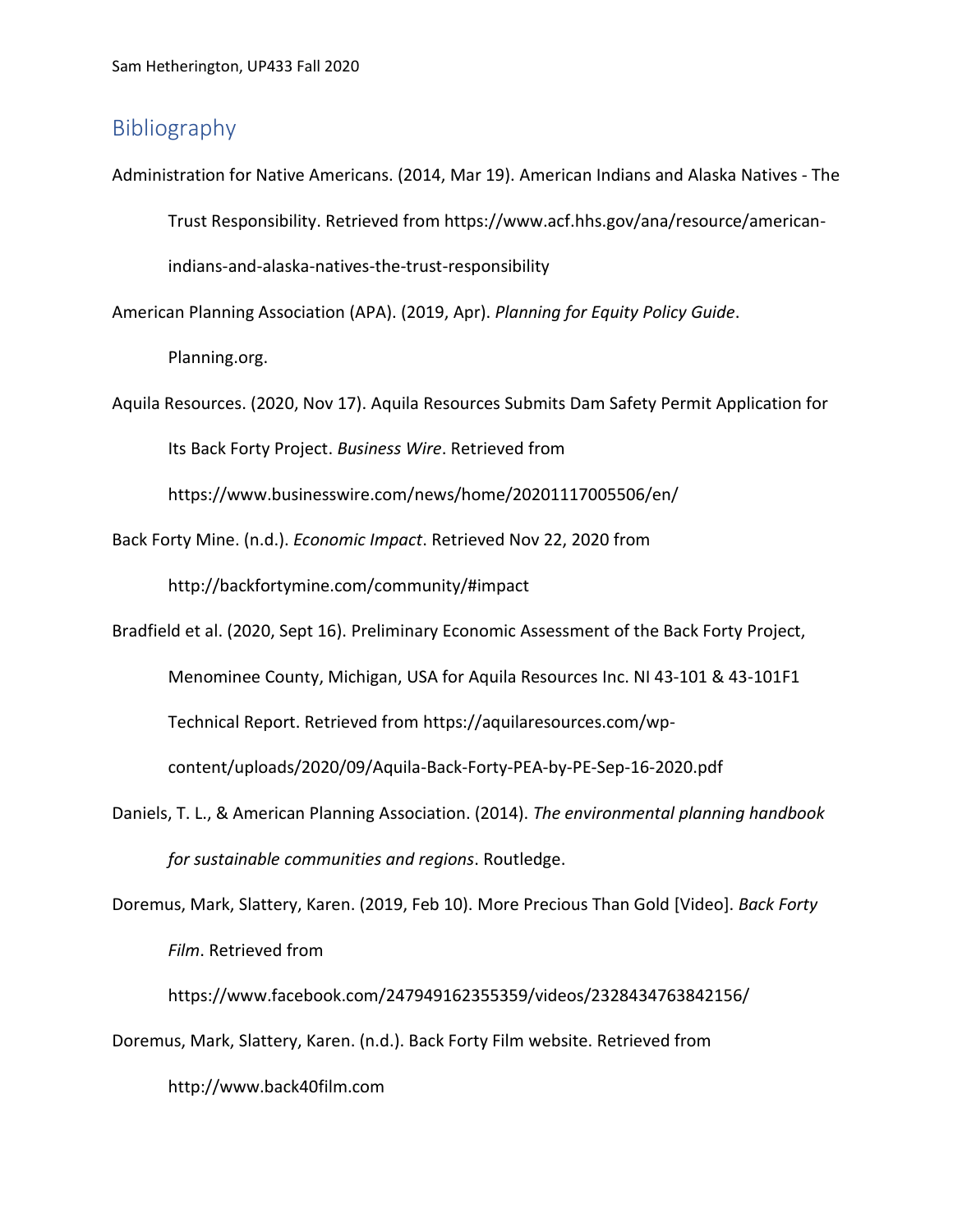- Gedicks, A. (2018). Wisconsin's 'Standing Rock': the proposed Back Forty mine. *Race & Class*, 60(2), 106–113. https://doi.org/10.1177/0306396818797269
- Gedicks, A. (2020, Jul 26). Proposed Mine Faces Mounting Troubles. *Urban Milwaukee*. Retrieved from https://urbanmilwaukee.com/2020/07/26/proposed-mine-facesmounting-troubles/
- Metso. (2019, Jul 19). How to handle mine tailings safely and sustainably. *Mining [Dot] Com.* Retrieved from https://www.mining.com/how-to-handle-mine-tailings-safely-andsustainably/
- Morrill, J., et al. (2020*). Safety First: Guidelines for Responsible Mine Tailings Management*. Earthworks and MiningWatch Canada.
- Kaeding, D. (2020, Jan 28). Menominee Tribe Loses Appeal on Back Forth Mine Lawsuit. *Wisconsin Public Radio*. Retrieved from https://www.wpr.org/menominee-tribe-losesappeal-back-forty-mine-lawsuit

LaMore, R. (2020, Nov 10). *Environmental Planning* - *Session 20 Lecture PowerPoint.* MSU.

Matheny, K. (2019, Aug 14). Huge 'back forty' mine won approval despite regulators' concerns. *Green Bay Press Gazette*. Retrieved from

http://ezproxy.msu.edu/login?url=https://www-proquest-

com.proxy2.cl.msu.edu/docview/2272634796?accountid=12598

Paukner, M. (2020). Menominee tribe loses appeal over back forty mine permit. *Wisconsin Law Journal*. Retrieved from http://ezproxy.msu.edu/login?url=https://www-proquestcom.proxy1.cl.msu.edu/docview/2349989038?accountid=12598